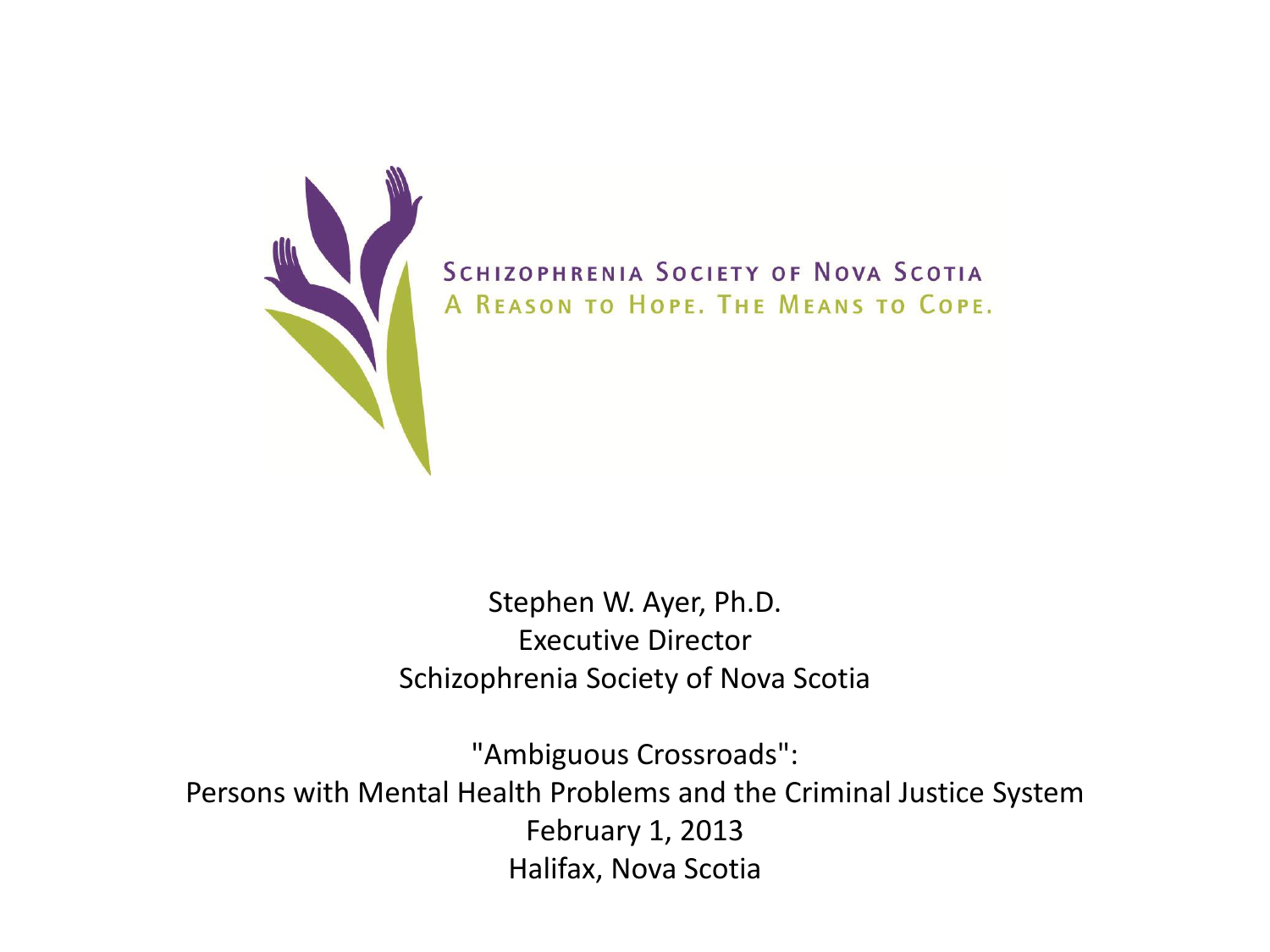## The Hyde Inquiry (2009-2010)



#### Howard Hyde

October 6, 1962, to November 22, 2007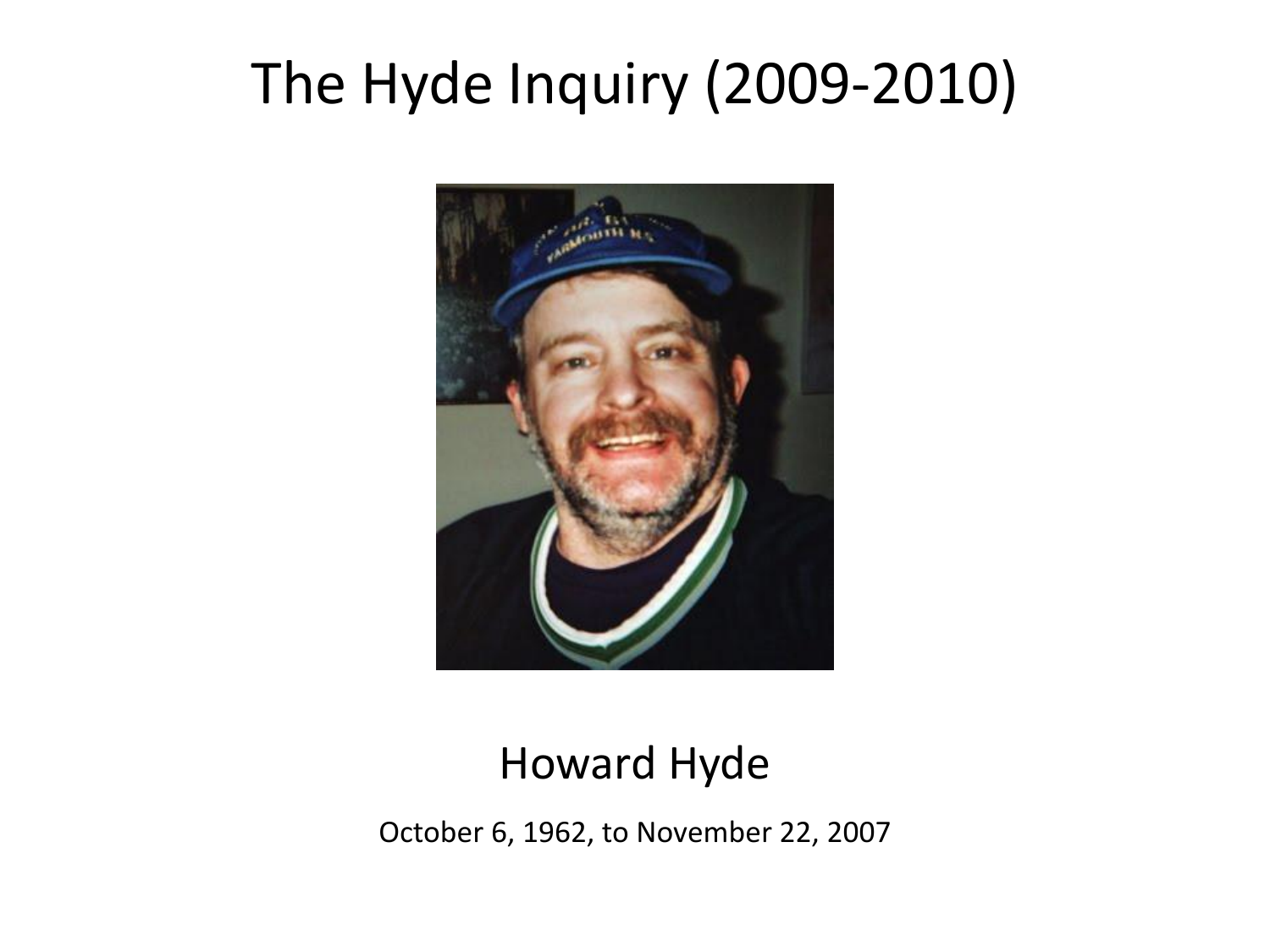#### Report of the Panel of Mental Health and Medical Experts Review of Excited Delirium (2009)



http://gov.ns.ca/just/public\_safety/\_docs/Excited%20Delirium%20Report.pdf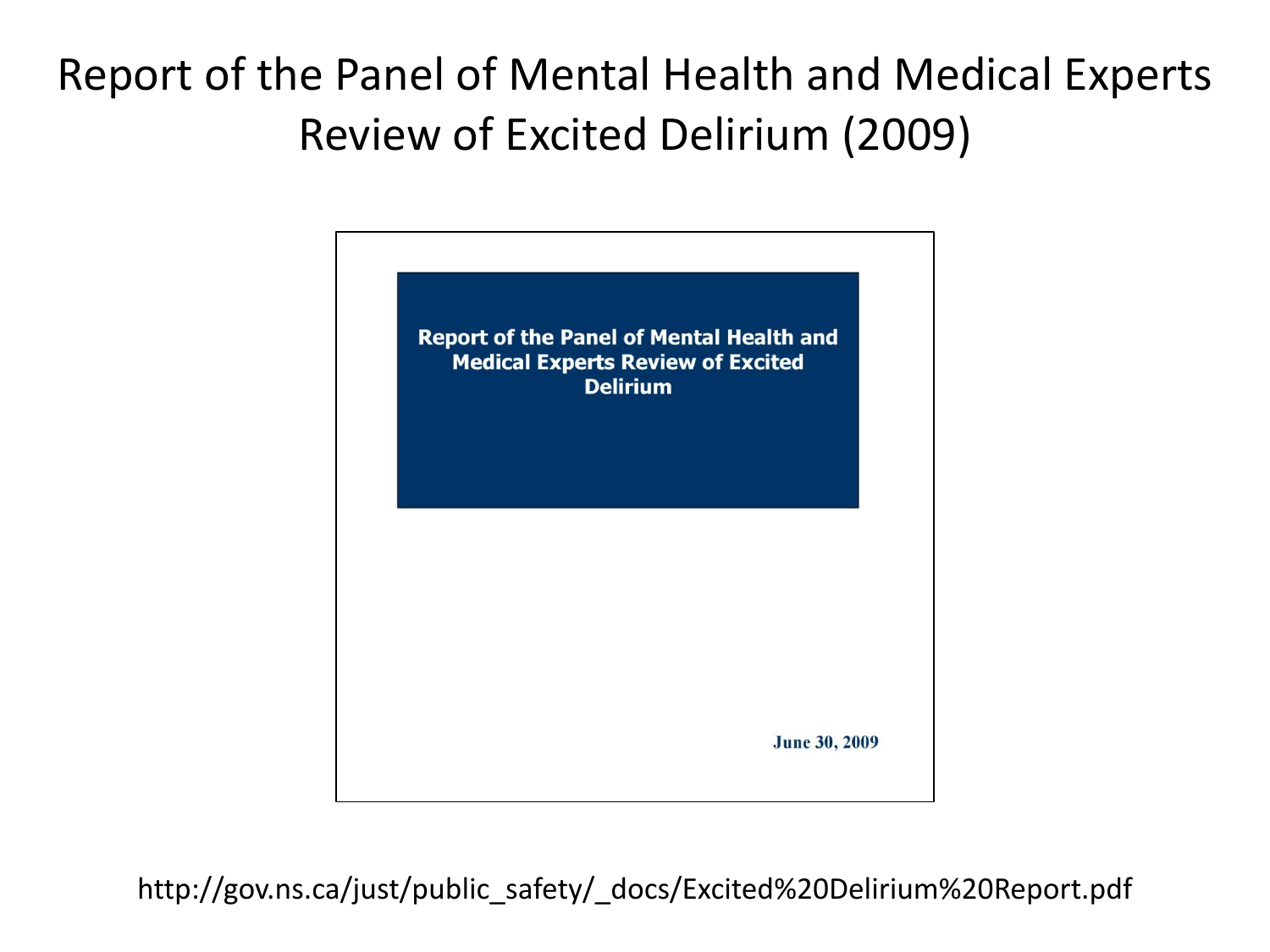# Bill 50 (2010)

An Act to Amend Chapter 37 of the Acts of 2005, the Correctional Services Act, and Chapter 31 of the Acts of 2004, the Police Act.

This Bill amends the Correctional Services Act and the Police Act to **require the development and implementation of uniform training programs and guidelines for correctional services employees and police officers who work with individuals with mental disabilities.** 

> *Private Members Bill* The Honourable Michel P. Samson Liberal, Richmond

Royal Assent: May 11, 2010



http://nslegislature.ca/legc/PDFs/annual%20statutes/2010/c012.pdf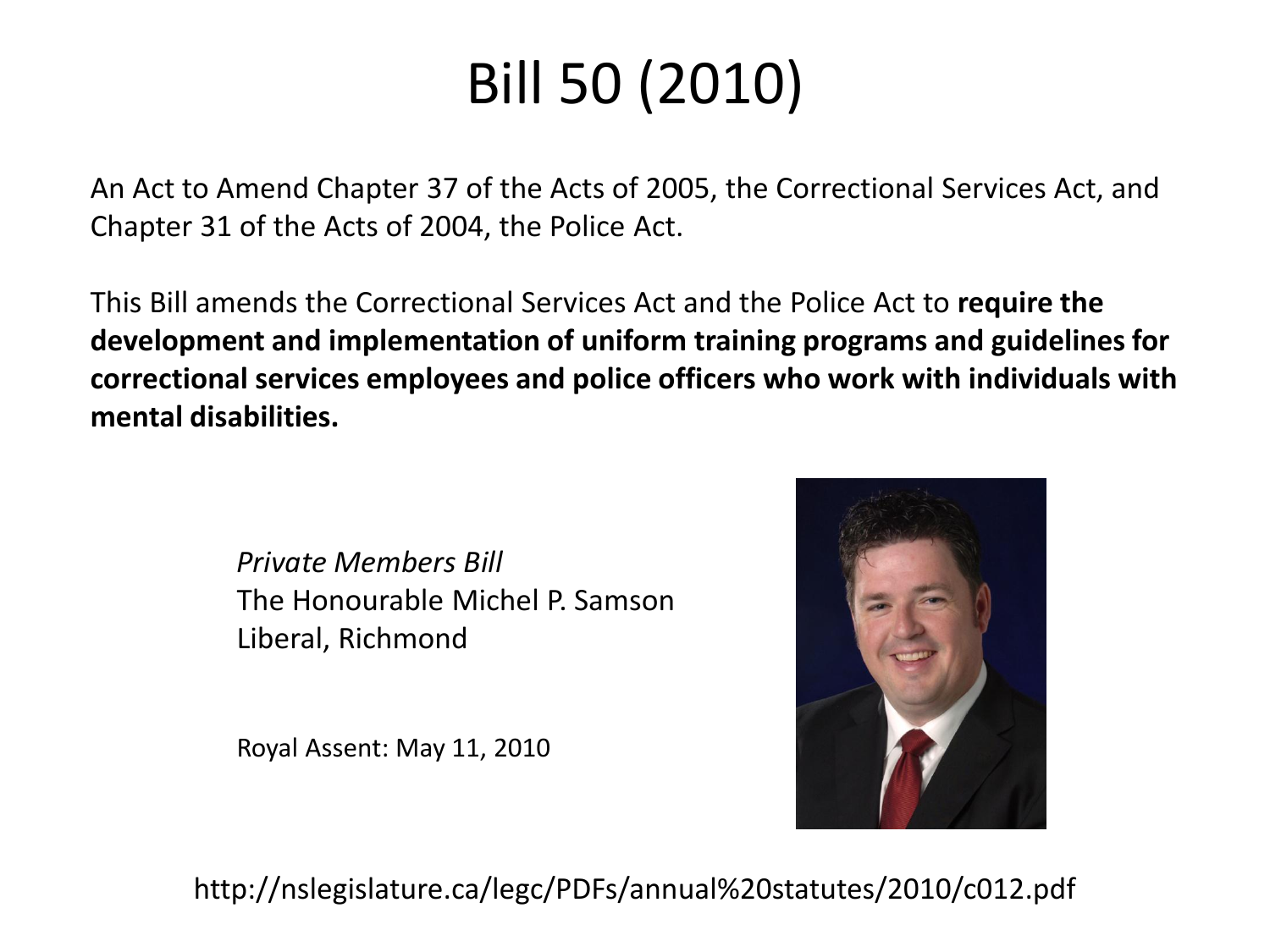## Report of the Auditor General (2010)



#### www.oag-ns.ca/June2010/full%20report.pdf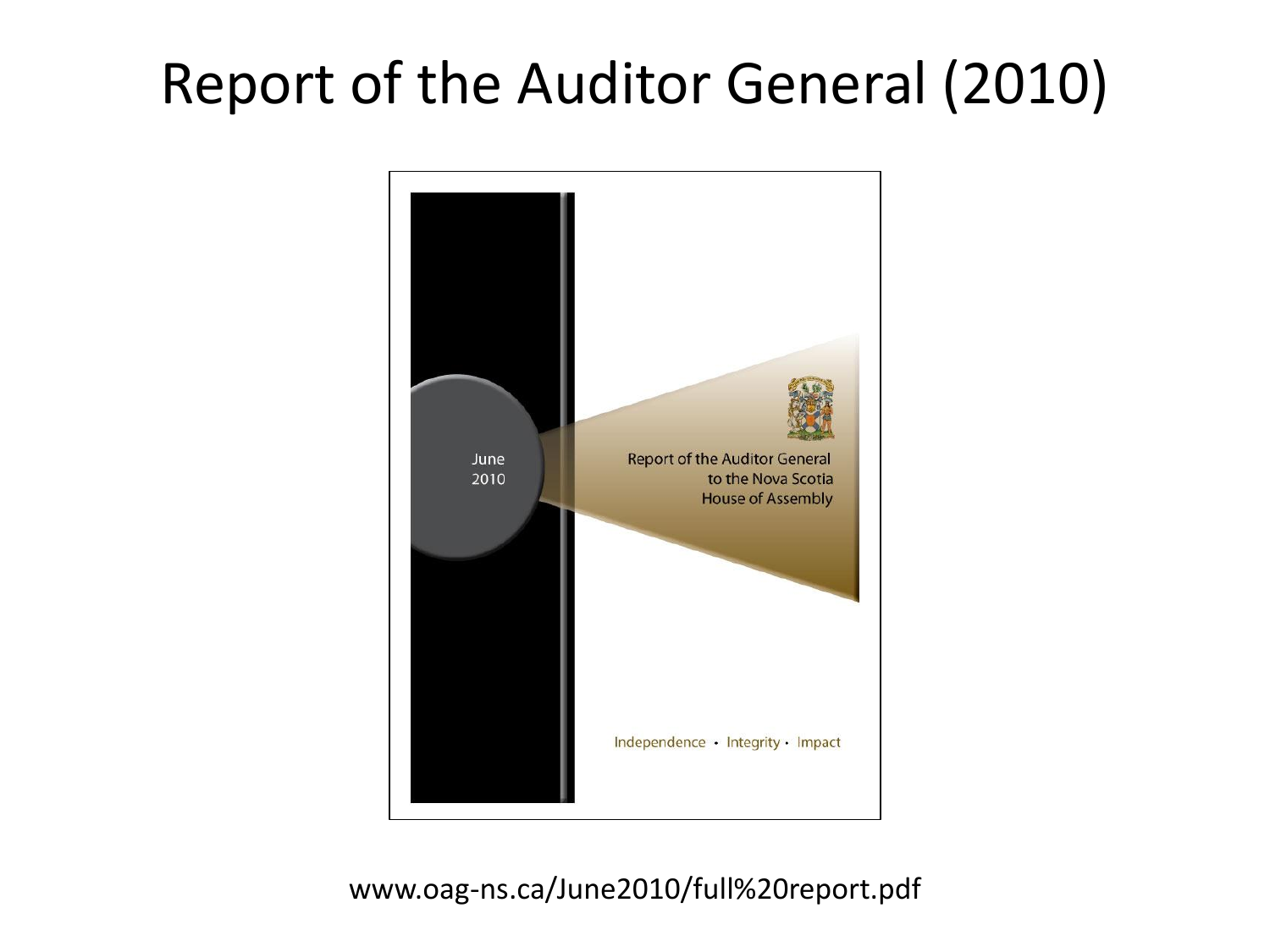## Findings:

- "... **inadequate oversight** of the mental health system ..."
- "... **no effective monitoring** of compliance with mental health standards ..."
- "The Department [of Health] is **not fulfilling its legislative requirements** under the *Health Authorities Act* to monitor and evaluate the quality of mental Health Services."
- "... **Only 14%** of 358 files tested met all selected standards ..."
- "CDHA **only had 1 file (1%)** which met all standards tested."
- "Failure to comply with mental health standards negatively impacts patient care across the province and **increases the risk of poor patient outcomes**."
- "The lack of effective oversight significantly increases the risk of creating a disjointed system **that fails the people who need it most**."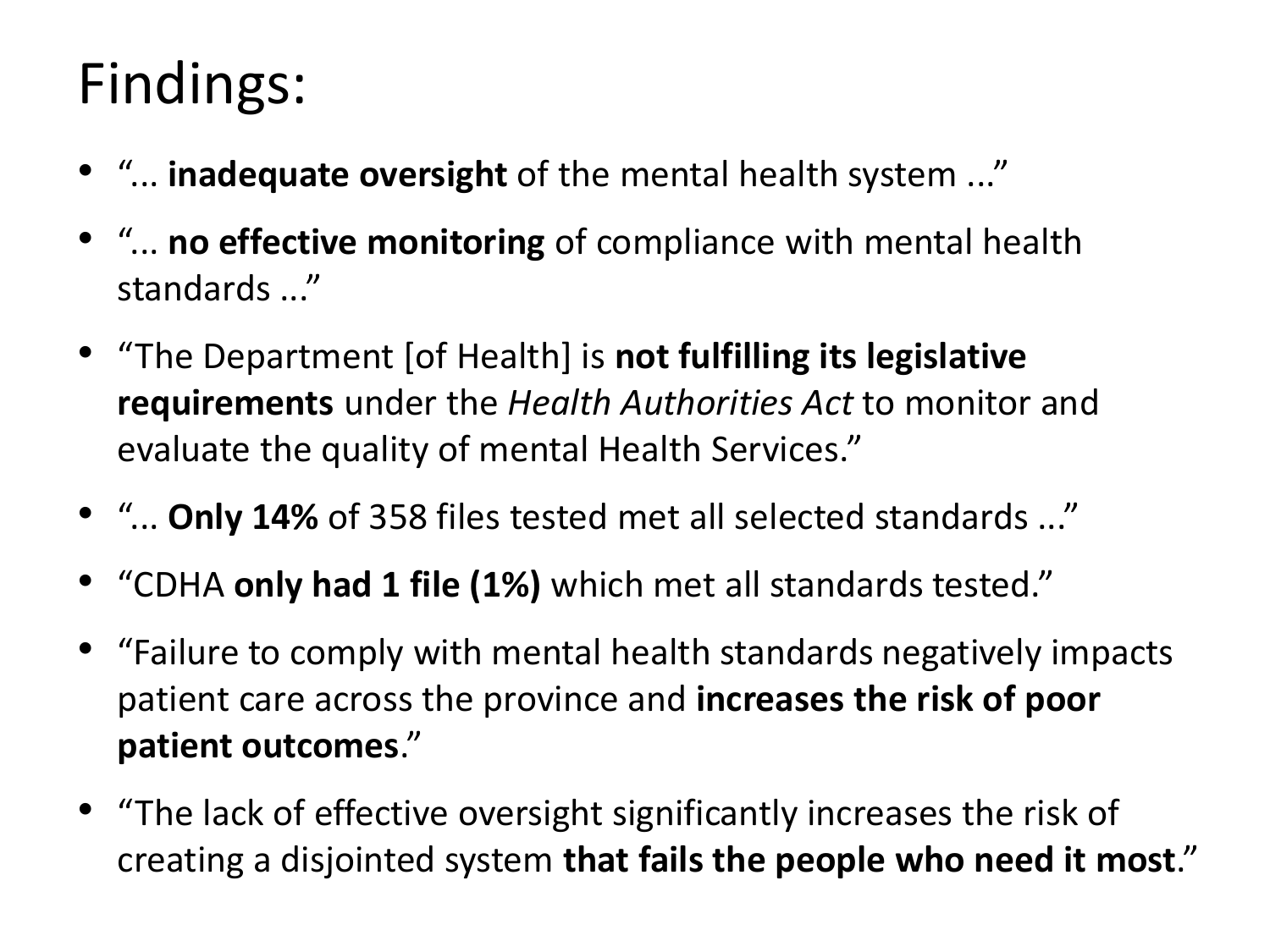### Department of Health Response:

- "We accept this report and we agree with all 19 recommendations."
- "This document will be of value for current service enhancements and as we move forward in the development of a **Mental Health Strategy for Nova Scotia**."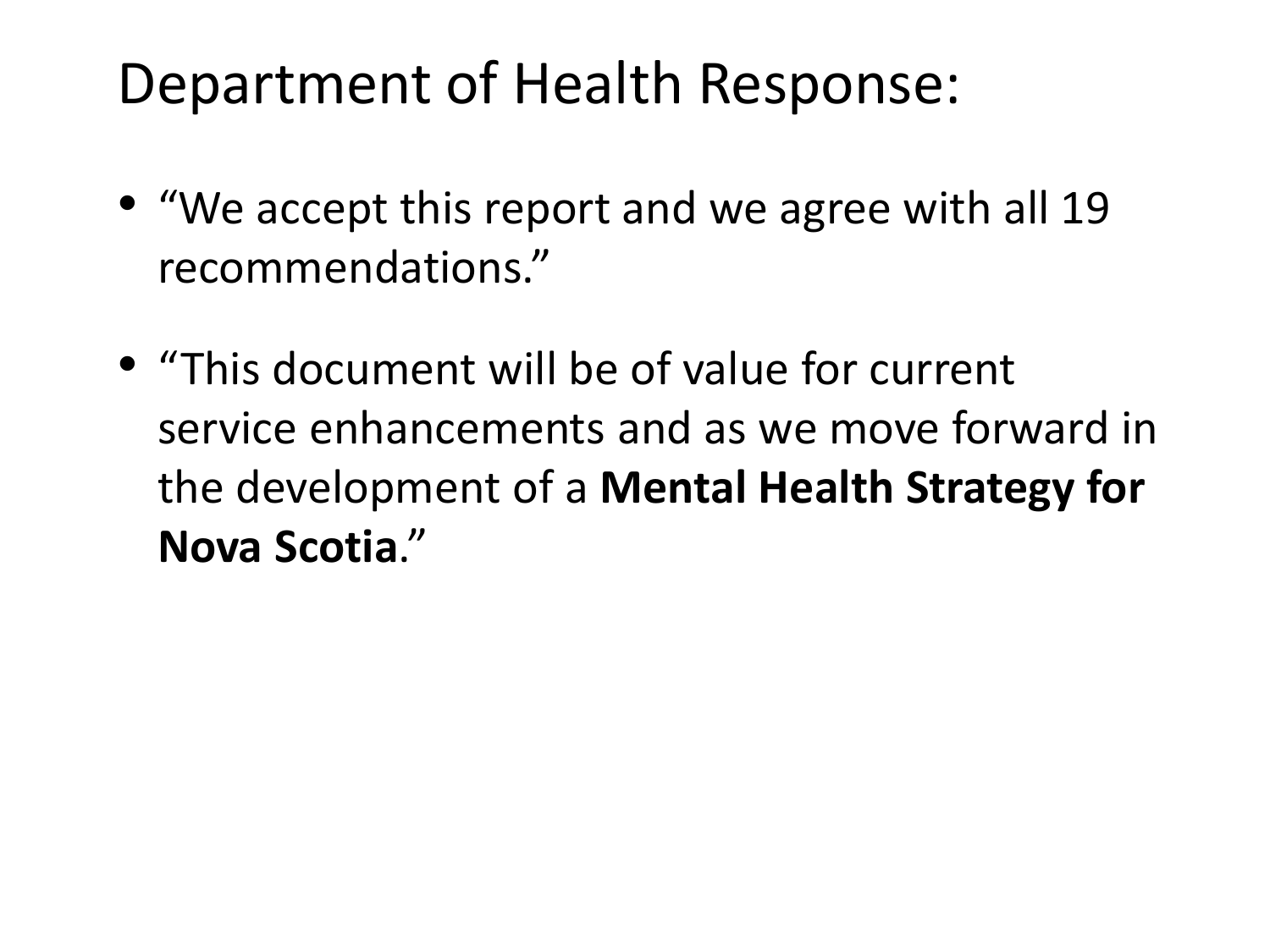### Report of the Fatality Inquiry into the Death of Howard Hyde (2010)



http://www.courts.ns.ca/hyde\_inquiry/hyde\_inquiry\_report.pdf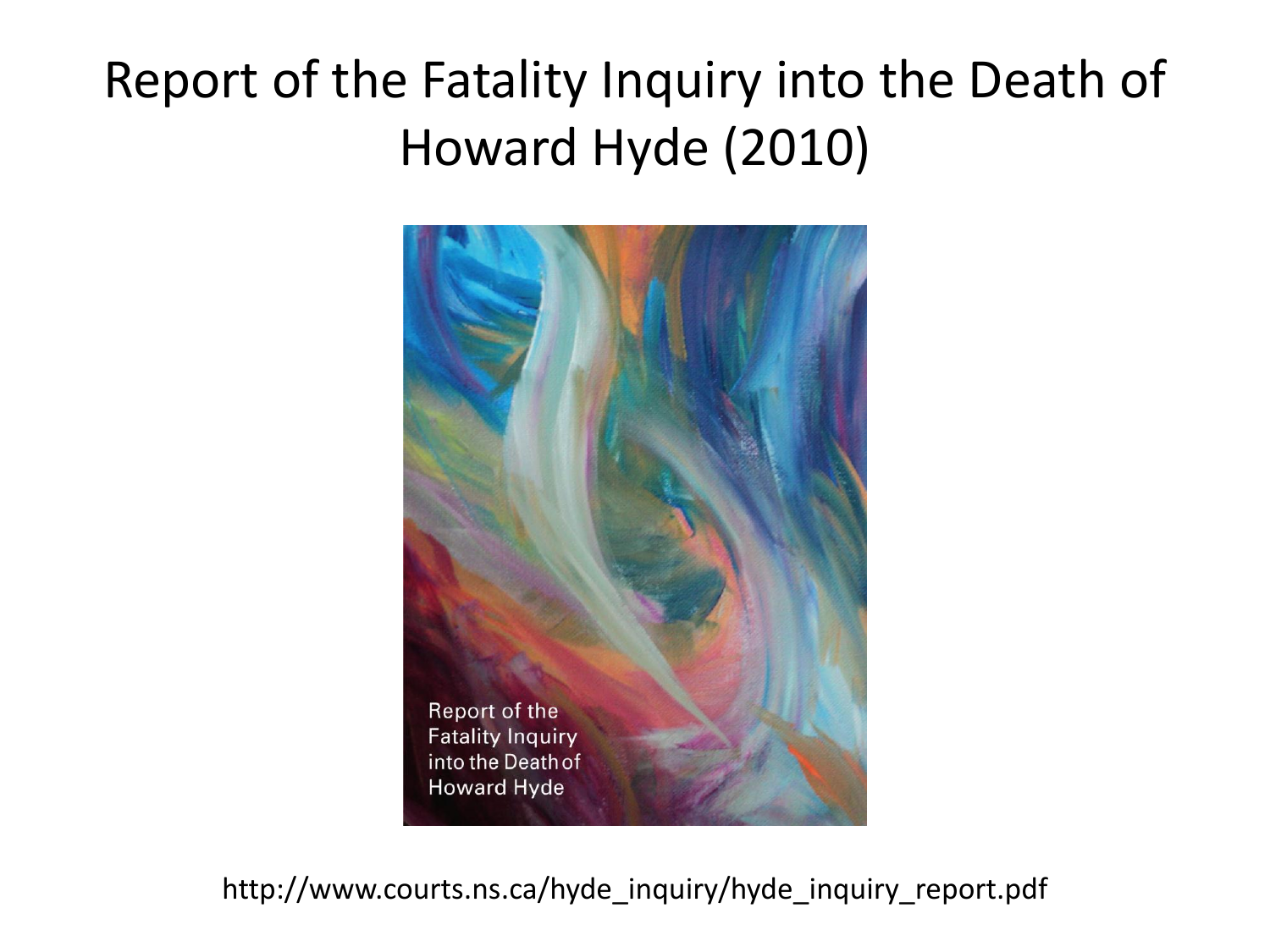*Building Bridges:* Improving Care In Custody for People Living With Mental Illness (2011)



"In 2012, the province will release its progress report on the plan."

http://www.gov.ns.ca/just/global\_docs/Building\_Bridges\_Hyde\_Report.pdf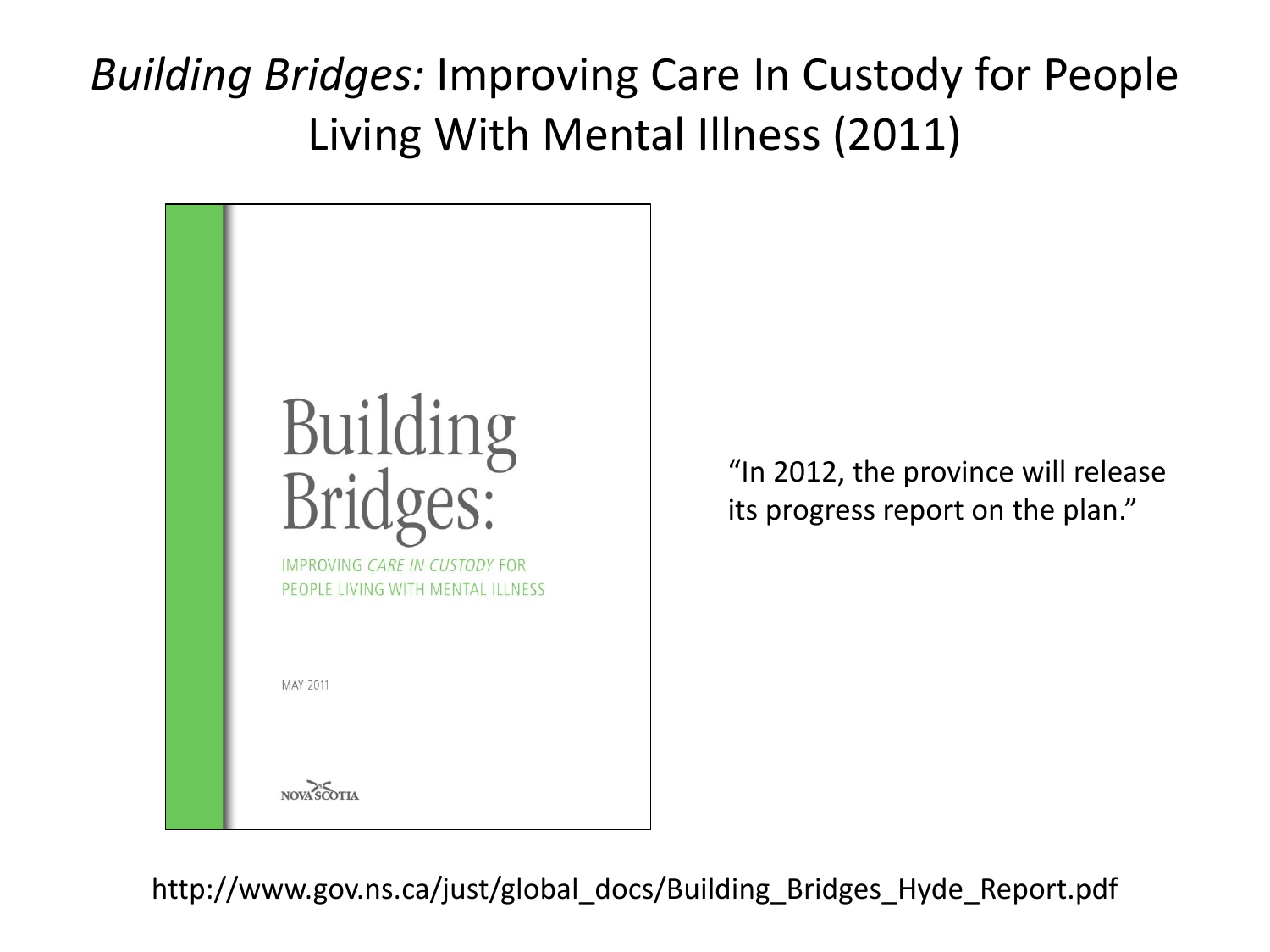#### *Come Together:* Report & Recommendations of the Mental Health and Addictions Strategy Advisory Committee (2012)



**2.4-1** Provide additional mental health and addictions services **to ensure timely access and to meet the need for service within provincial correctional services**. Review the space requirements for such enhancements and **ensure sufficient and appropriate treatment space is available within correctional facilities**.

**2.4-2** Provide best practice anti-stigma education to health care providers, Emergency Department staff, police and corrections workers **to establish a greater level of comfort and skill** in dealing with individuals who have mental health and/or addictions issues, **and are or have been in conflict with the law**.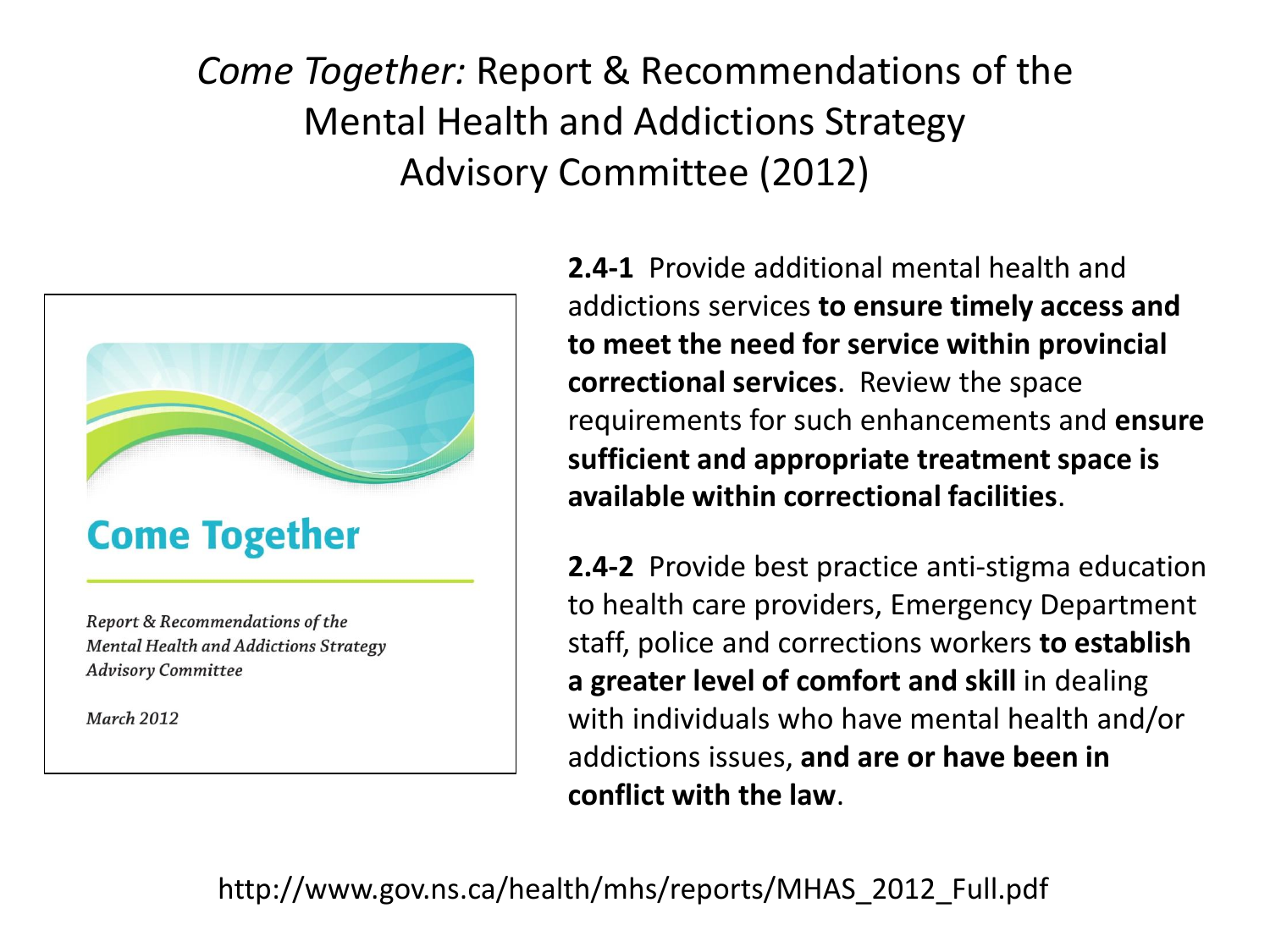### *Together We Can:* The plan to improve mental health and addictions care for Nova Scotians (2012)



#### **Together We Can**

The plan to improve mental health and addictions care for Nova Scotians



"Care in custody is being improved for people who are living with mental illness through *Building Bridges* […]. **Improvements include better training, stronger partnerships, and information-sharing between the criminal justice and health-care systems**."

"**The Mental Health Court**, the first of its kind in Nova Scotia, now hears cases involving adults who have been charged with a criminal offence and have a mental illness but are competent to participate in the criminal justice system. The goal is to **treat these individuals fairly and compassionately, and help them improve their mental health to reduce the risk to public safety**."

http://www.gov.ns.ca/health/mhs/reports/together\_we\_can.pdf